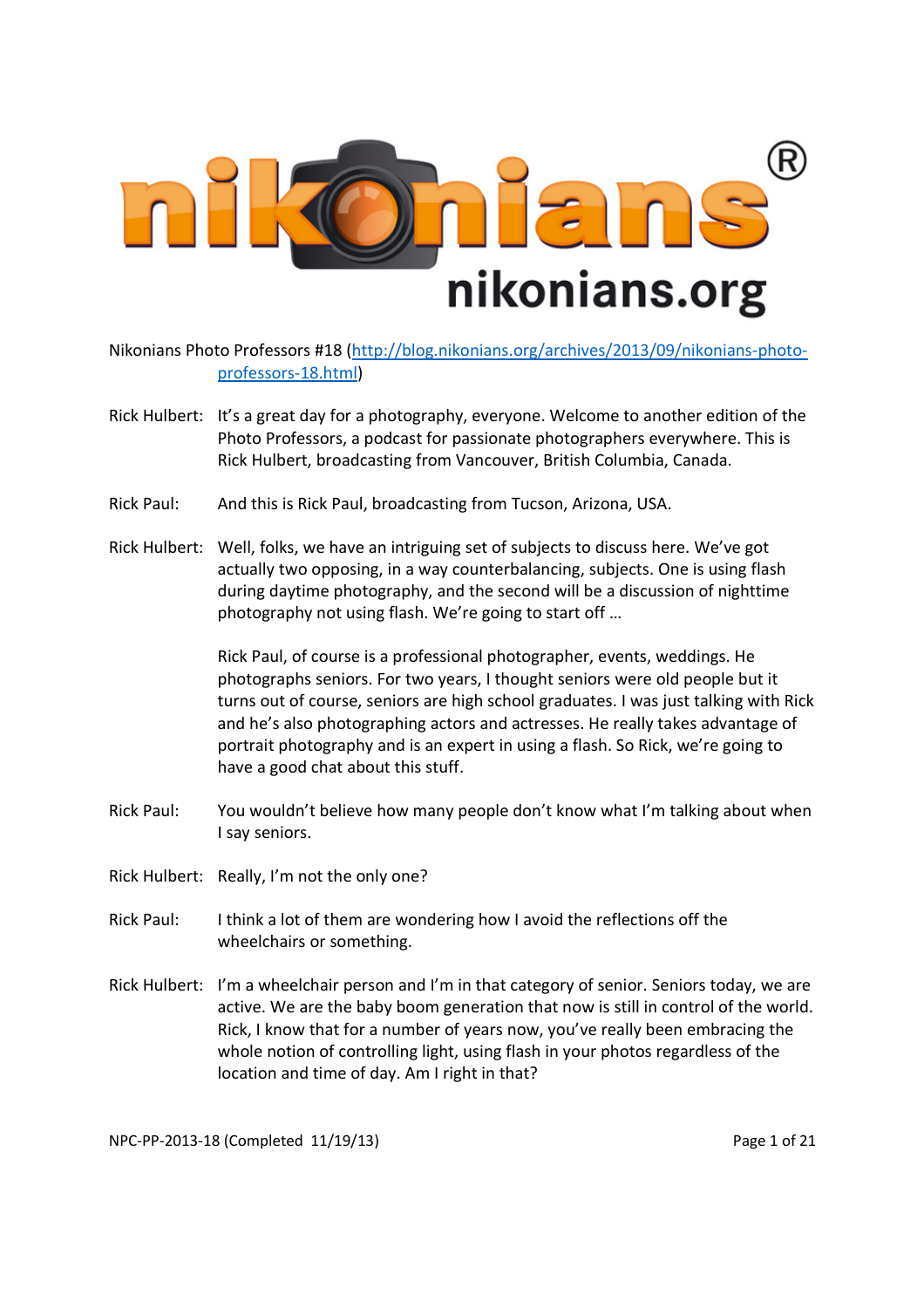

- Rick Paul: That's right. Couple of reasons for that. I mean, to get a really nice portrait of somebody outdoors can be a real challenge. You can't count on the sun and you can't count on clouds. My little theory is I always bring the sun with me and I always bring the clouds with me both.
- Rick Hulbert: The clouds are your kind of … without a flash, I have to use clouds as the great light box in the sky and I welcome clouds. I know that often on a sunny day, it's like the toughest time you can have to photograph. People often will say, "Oh, it's a sunny day, a great day for photography." I don't know. I guess every day is a great day, but it's challenging when there's such contrast.
- Rick Paul: Let me give you an example that I think everybody can relate to. I think everyone if probably at some point in their life seen a swimsuit model on a beach, some beautiful white sand, blue water, blue sky behind them. Of course, famously every year, the Sports Illustrated swimsuit edition. You might look at those pictures real closely, you'll see that the model is just perfectly evenly lit. There's no harsh shadows on her. Her skin tone is just absolutely perfect. Yet the background is also perfect.

 You're kind of wondering how do they do that. The way they do it is the same way I do it. I use the same tools that they do. Let me talk about that situation exactly, what I would do if I was going to do that situation, a girl on the beach. How would I shoot her with a blue sky or the sun directly over my head? I start with a … they're sometimes called scrims, but it's basically an opaque piece of cloth stretched across a frame and that Lastolite makes.

 It's going to make portable ones that expands small ones, big ones. I have all those. I have small ones and I have great big ones. My biggest one is four feet by eight feet. In fact, that's the exact same kind that they use in Sports Illustrated. Imagine a big rectangular frame, lightweight aluminum frame, with a very light white piece of fabric stretched across it.

 You're going to hold this over somebody and it puts them in the shade but not complete shade. It knocks down about two stops of light from hitting them. It's even. It's like a cloud. Are you following me?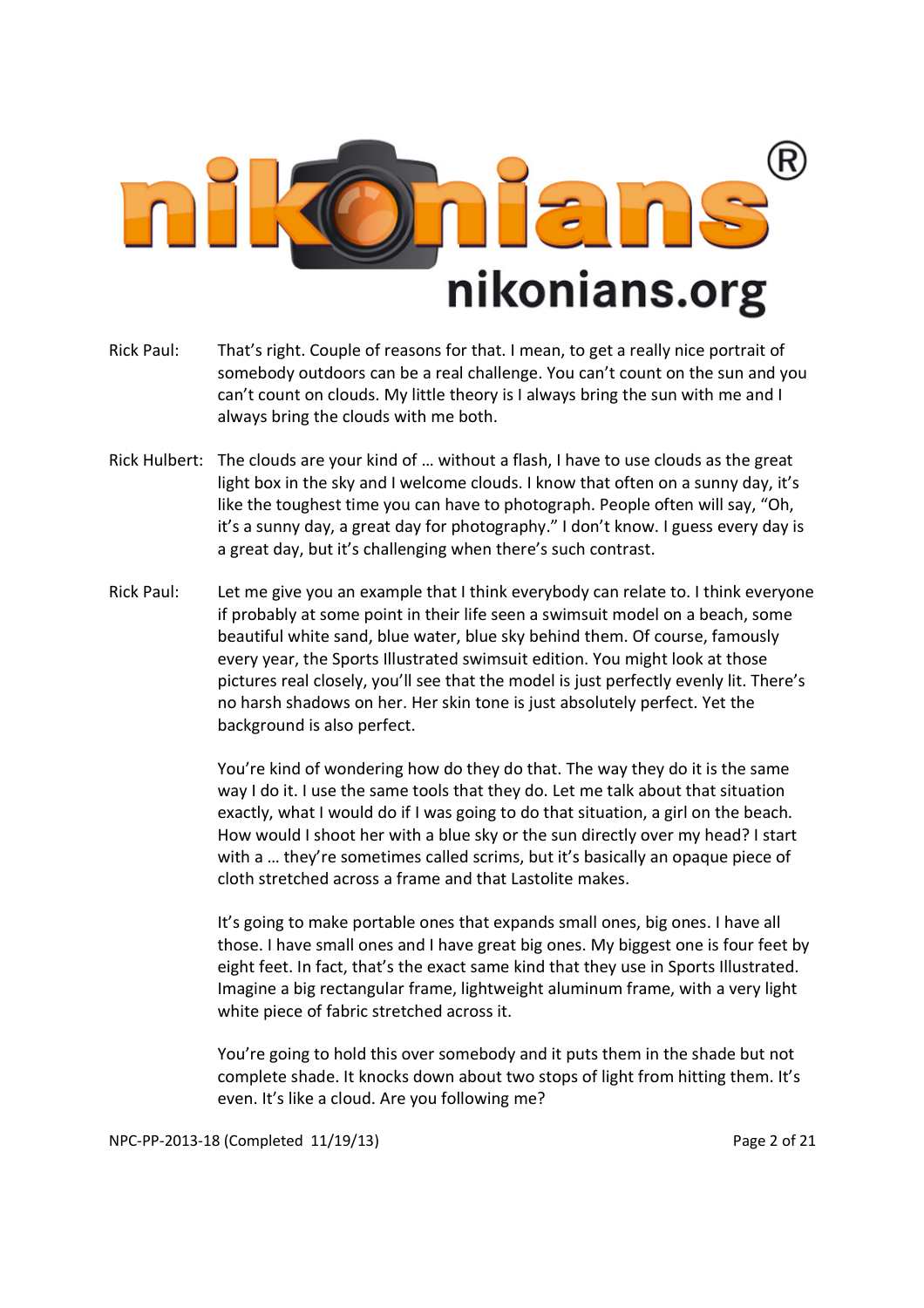

- Rick Hulbert: I am. The thing that comes to mind as you're talking is you can't exactly walk down the street with all this equipment. Do you have to bring a truck to carry all this stuff in?
- Rick Paul: I only use that big one when I'm doing a big family shoot, which is usually in a place where I can get away with at a park or even the people's own home. I have some small ones. Most of the portraits I do are one or two people, usually when I'm outdoors. With that, I have very, very small portable ones. They collapse down. They're made of that wire that you can twist it down very small. They pop out. They have a little handle on it. Those things are really small. I have one that will do one person, and I have one that will create the shade for two people, and they're the same thing.
- Rick Hulbert: How about the lights themselves? Can they be just portable speedlights or are you using large strobe lights with big batteries?
- Rick Paul: I'm using speedlights. That's the second part of this. The problem is, once you put this cloud over, now you've dropped the light on that person down, but it's even. Now your background may be really bright. That's the problem, because this is what … you may have heard of the term of overpowering the sun. You now have to put enough light on your subject to bring their exposure up so that it matches the exposure of the background.

 To get your foreground or your background correct, your camera may be set at 1/250th of a second in F8 or even higher to keep the sky from blowing out. Think about trying to push a flash through  $1/250<sup>th</sup>$  of a second in F8. A lot of power to max that exposure. That's what's called by overpowering the sun. That can be a challenge with a speedlight, I'll tell you. There's some tricks to that. You'll notice in a lot of wedding photography outside, people will often try to position the person so the background is a forest or trees or a building. That way they're not trying to expose that bright sky.

 They minimize the sky, basically, to try to get a darker background. So that's one trick. The other trick is to go for higher power. I have a little bracket, also made by Lastolite. In fact, it's called the Joe McNally Special actually. It's a bracket that

NPC-PP-2013-18 (Completed 11/19/13) Page 3 of 21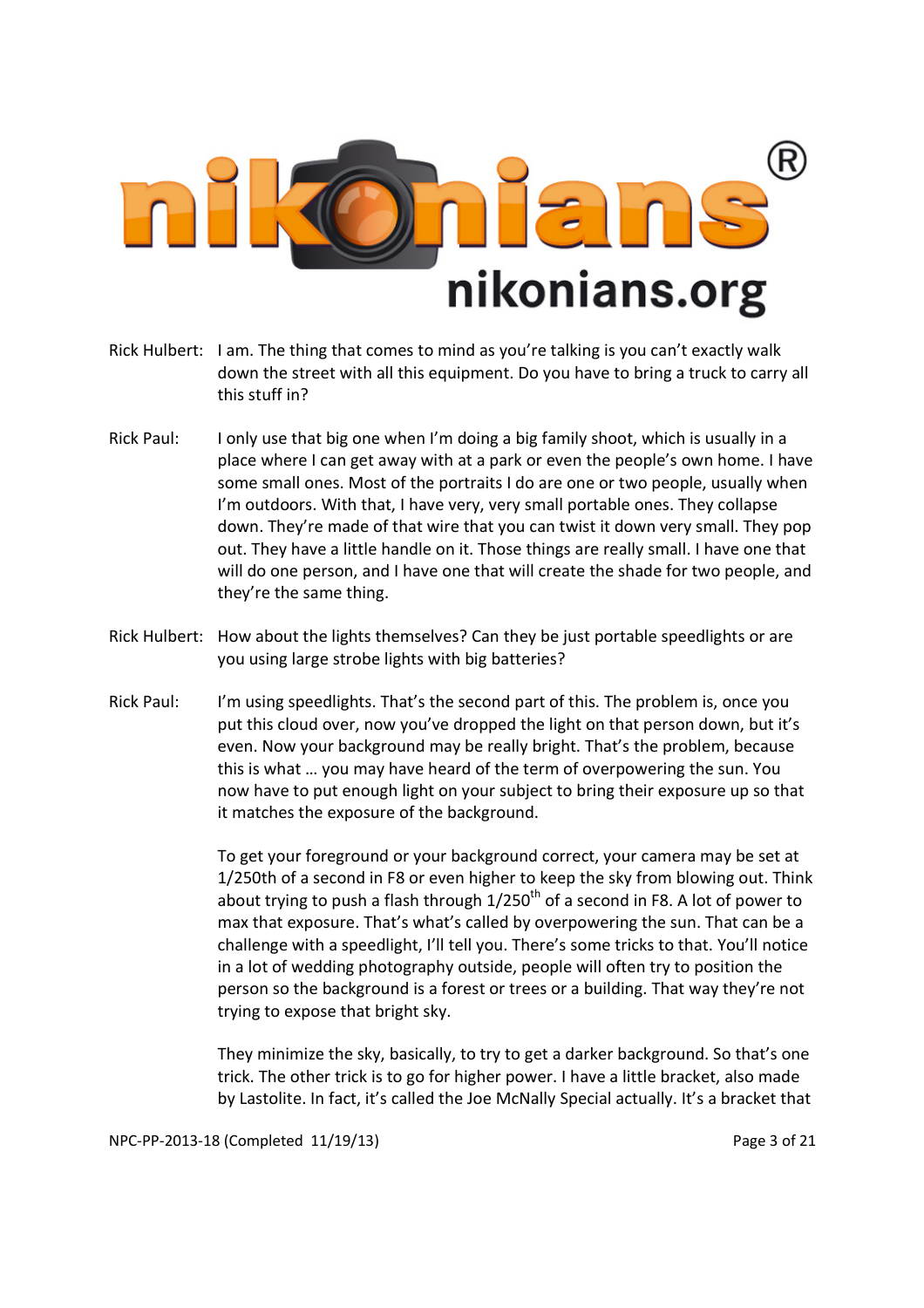

will go onto a light stand. It's got a spot to hold three speedlights. The little heads you actually twist so you can position the flashes the way you want. You can put three flashes and pump them all through an umbrella or a small light box. That gives you three times the power, which is … that's getting you up towards the power of a portable studio flash. It's not quite there, but it's almost there when you get the three of them.

- Rick Hulbert: Now we should also maybe mention, you can tell me if this makes sense or not, that you're in Arizona so the sun or the amount of light can be pretty harsh and pretty bright. If you can make your system work in the Arizona climate or environment, it's probably going to be pretty good in most places.
- Rick Paul: Yeah. There's a couple of things you can do. Everyone knows that the best light is always early in the morning and late in the afternoon. That has a secondary effect here, is it's much easier to compete with the sun when it's low in the sky. I usually try to schedule outdoor shoots for early in the morning or late in the afternoon because of that. It's just a lot easier.

 So that's what I do. Basically, my formula is I either try to put the person into the shade, the shade of a tree or the shade of a building. I'll try to find the natural shade myself. If I can't find the shade and it is sunny out, I'll bring out my portable cloud. Then I'll light them with either a small portable soft box that I have or a shoot-through umbrella to light them up.

 What I end up achieving is a very, very natural-looking portrait. They do not look like flash was used. If you use a straight bare flash, it's going to look like flash was used, but use a soft box or an umbrella, it really looks very, very natural. When you blend the light like that, you can get a very, very natural-looking portrait. A lot of people look at my portraits that don't even know that a flash was used.

Rick Hulbert: I think that's one of the secrets to your success is that … and I believe in this approach is that if you can tell a flash was used, you used too much, right? It's too powerful. You don't want to notice that, that even augmented light was used at all.

NPC-PP-2013-18 (Completed 11/19/13) Page 4 of 21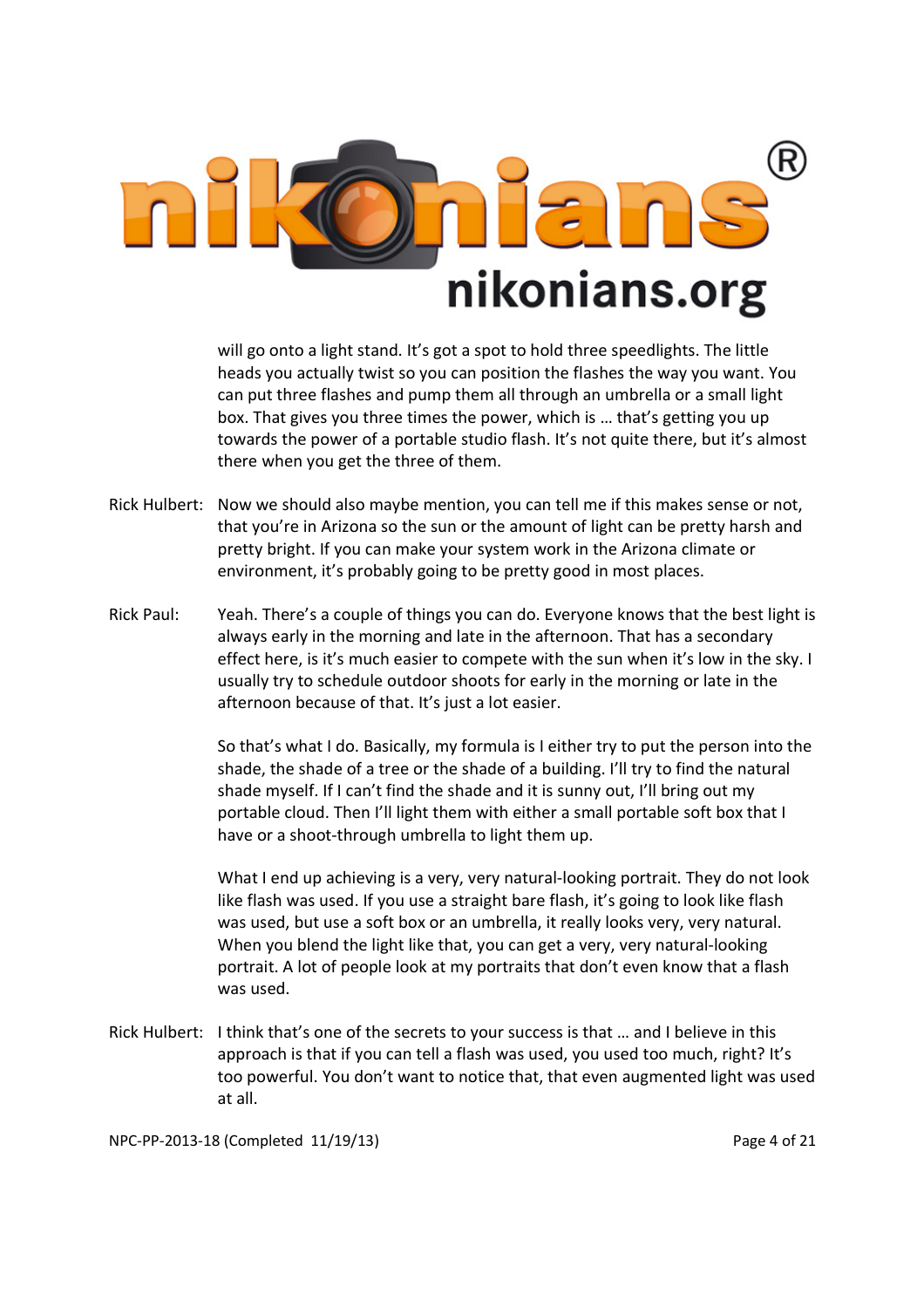

- Rick Paul: I will tell you. We go out quite often. There's a local park here in Tucson that we use quite often for portraits. It's a park that's popular with other photographers also. We'll go out there on a nice Saturday morning. We may see even one or two other photographers out there shooting families. I will call the photographers "pros" because I'll see them out there with their camera, with their speedlight on top of the camera shooting the family's portrait with an oncamera flash just straight at them.
- Rick Hulbert: Right.
- Rick Paul: I'm just sitting there cringing. I almost feel like drawing their attention to myself, saying, "Hey, look over here. Look what I'm doing. See? See what I'm getting?" Or at least look how the family is going and say, "Hey, I can do this better for you."
- Rick Hulbert: Let me ask you a question about flash. The innovations in flash pretty much have been in what appeared to be better and better automatic modes versus manual that we both probably grew up with. I want to get a take from you on that whole notion of automatic versus through the lens or other kinds of … excuse me. Manual versus automatic such as through the lens and other options. How do you approach that kind of automation?
- Rick Paul: This is actually true whether I'm indoor in my studio or outside. Manual all the way. The camera is on manual. The speedlights are on manual. The reason is that TTL can … there are times when it can work and there's times when you might want to use it when things are moving rapidly. But overall, it can just be so easily fooled. If your light changes a little bit, it changes and your look changes.

 I can set up with the manual flash and manual exposure on my camera and set up like say next to a tree in a park. I have the exposures set correctly. I can take a light-skinned person, take their portrait. I can take a dark-skinned person. I can take their portrait. I can now shoot there for an hour. My exposure is going to be the same every single time.

NPC-PP-2013-18 (Completed 11/19/13) Page 5 of 21 Rick Hulbert: Are you using a meter? And if so, are you using the meter in the camera or are you using a handheld meter?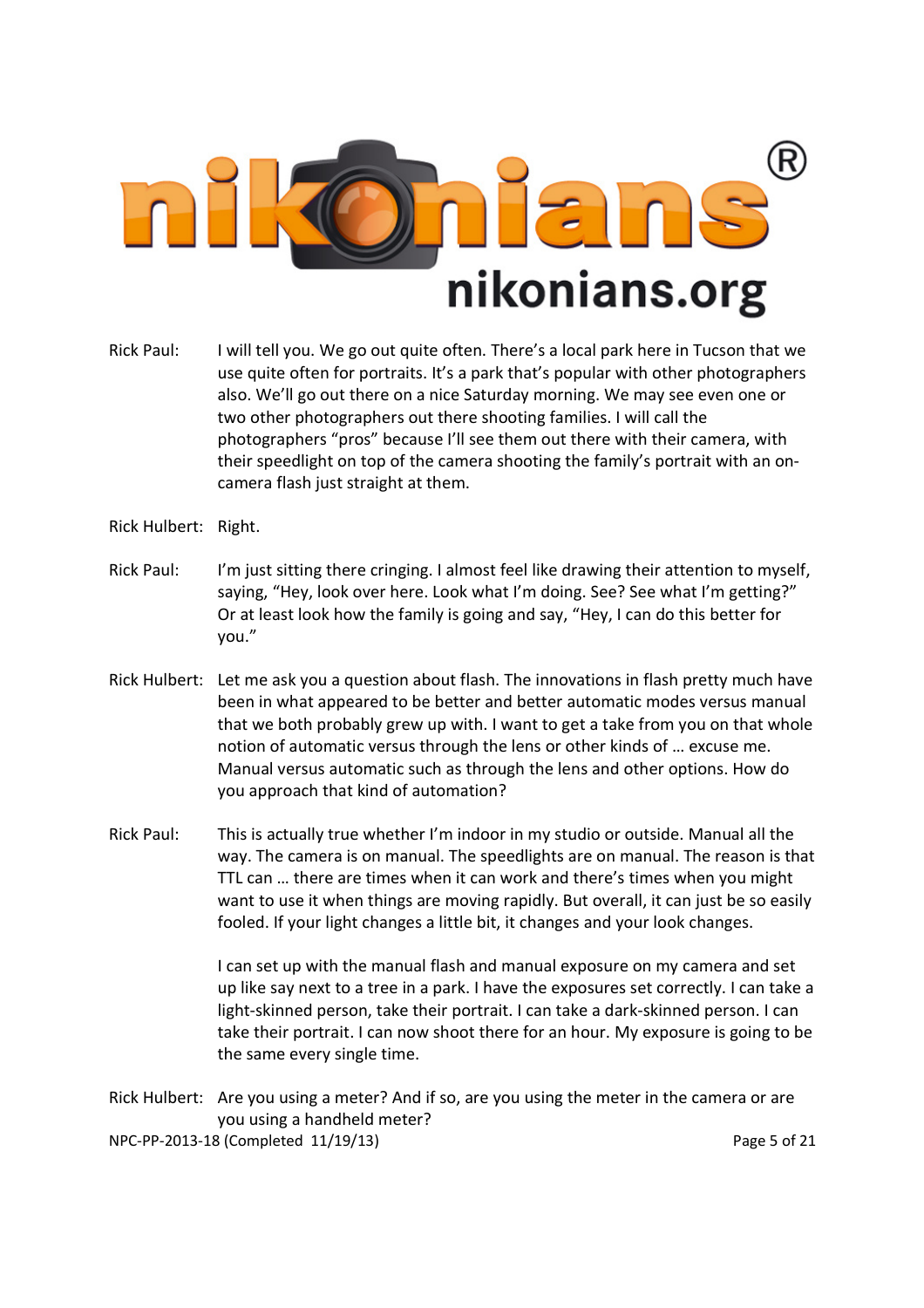

Rick Paul: What I'm doing is I'm usually metering the scene for the ambient exposure with the camera. I'm looking at that. I'm judging it. I've gotten good enough where I usually know whether I need to knock it down a little bit from there or pump it up a little bit. Then I'll take a couple of test shots. Take a look at the histogram. See if I'm pleased with the tonality and the scene with that exposure.

> Then from there, once I have the ambient exposure set, now I move to the flash light. There again, I'm usually pretty good at these days of being able to dial it in the first try. I'm not using a flash meter. I usually know whether I need to be at an eighth power or a quarter power or a half power even. I usually dial it in. Again, take a test shot, see where I'm at. I'm usually pretty close. I'm usually within half a stop or so.

 Frankly, if you're using a flash meter, you'd be pretty much at the same place. You could use a flash meter and look at it. Then you'd probably tweak it up or down a little bit from there anyway.

- Rick Hulbert: In order to get to the point where you're at, where you can just look and just nail it, probably it takes quite a bit of experience, no, of doing?
- Rick Paul: Yeah, it does. It does. You need to play with this and you need to learn your camera. The digital camera is always on the same ISO. I'm always shooting at its base ISO, which the D3 is 200. I know how that camera responds. I know how much power those flash genies put out. All my flashes are the same, so I know the power they put out. I know what an eighth of power does.
- Rick Hulbert: Let me ask you a question. I appreciate the great stuff you're doing. By the way, maybe you'll put an example up on our website or we'll let you give out your website here in a moment. The thing is let's say I've got one speedlight and I don't have a big scrim, and I want to improve my flash photography. How would I do that, either with the equipment that I have or what would I buy next, because I'm not going to go out and buy like a whole pile of light stands and scrims and all this stuff. Do you understand what I'm saying? How do people get into this one step at a time?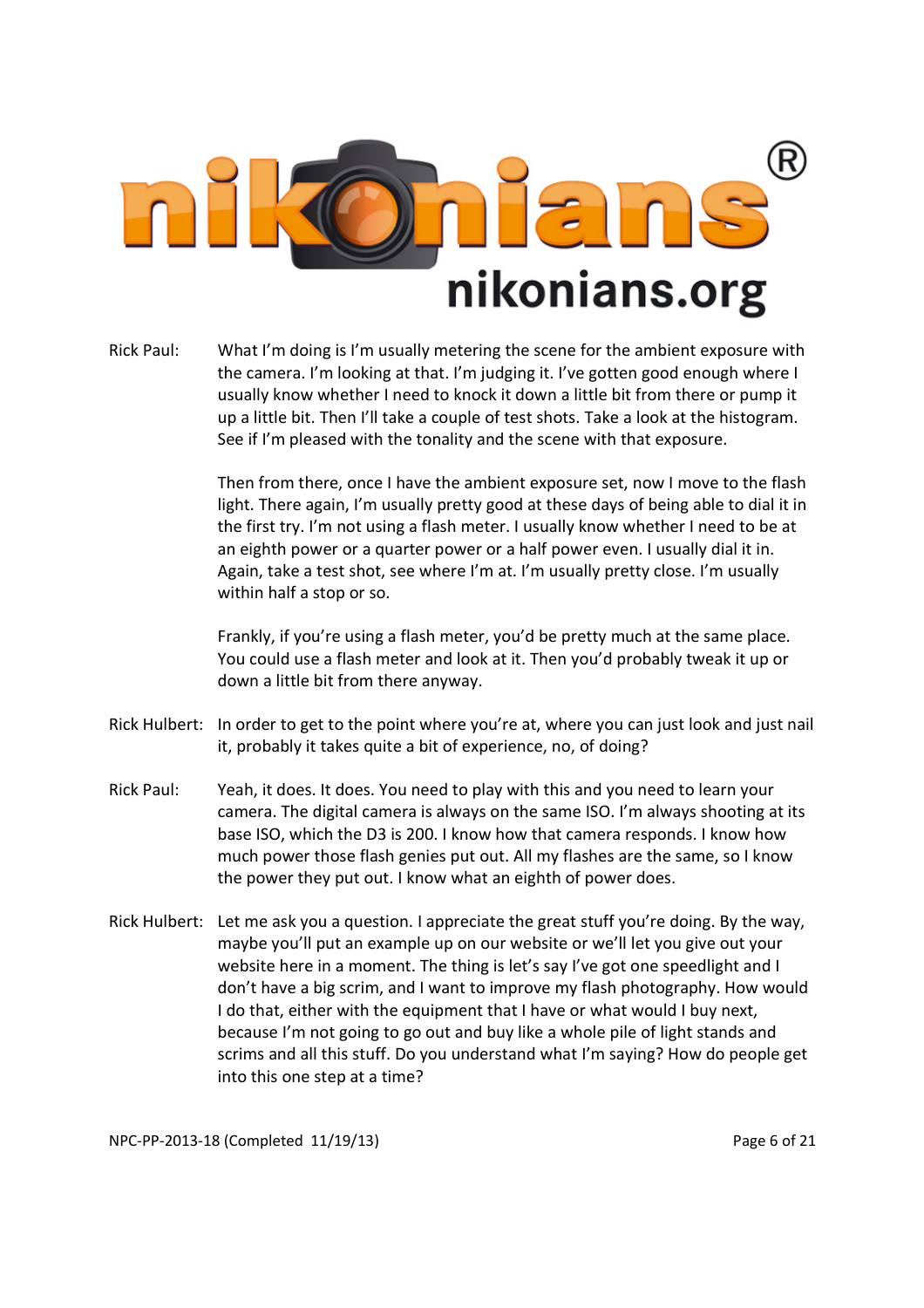

Rick Paul: The first thing to do is … let's start with on-camera flash. Your flash is on the camera. You don't know how to get it off your camera. If you're inside in a building, that's the best place for that. What you can do is you can rotate that head. You can bounce that off the ceiling, bounce it off a wall and get a better quality of light. Get a larger surface of light. That's what you can do there. Outdoors, you got nothing to bounce it off of usually.

> The second thing you can do, and this is true indoors and outdoors, is get that flash off the camera. There's two ways to do that. If you've got any modern Nikon DSLR that has a built-in flash, especially the higher units do, the D300s, the D7000s, the D600s, the D800s, all of those up. The little pop-up flash can be the commander for the off-board flash. You can do it wirelessly like that. That's obviously the best way to learn and to do that.

> If you've got an older camera that can't be the commander mode like that or doesn't have a pop-up flash, you can get a sync cord. You can get a sync cord that … Nikon makes one that goes onto to the hot shoe and then it's got a hot shoe at the other end. You put the flash on the other end. That's the best one, because the TTL information is still being communicated across from the flash to the camera when you use that cord.

> You don't want to use an old PC sync cord because that's not going to give you that advantage. You use that one that goes in the hot shoe. You can do it. Then you can literally have the camera in one hand, stretch the flash out with your hand in the other hand and get to the side and up a little bit. You'll be amazed at how much better that looks even with a bare flash. Just get in the flash away from the axis of the lens a little bit and point it down. It will look better.

> Of course, there's things we've talked about before in previous podcasts. We interviewed Gary Fong. Getting a Gary Fong LightSphere for indoors is great and things like that. I was talking about the umbrella. You can get an umbrella and a little bracket that holds the umbrella and a cheapo Deluxe light stand for a total of about \$50. It really doesn't cost a lot.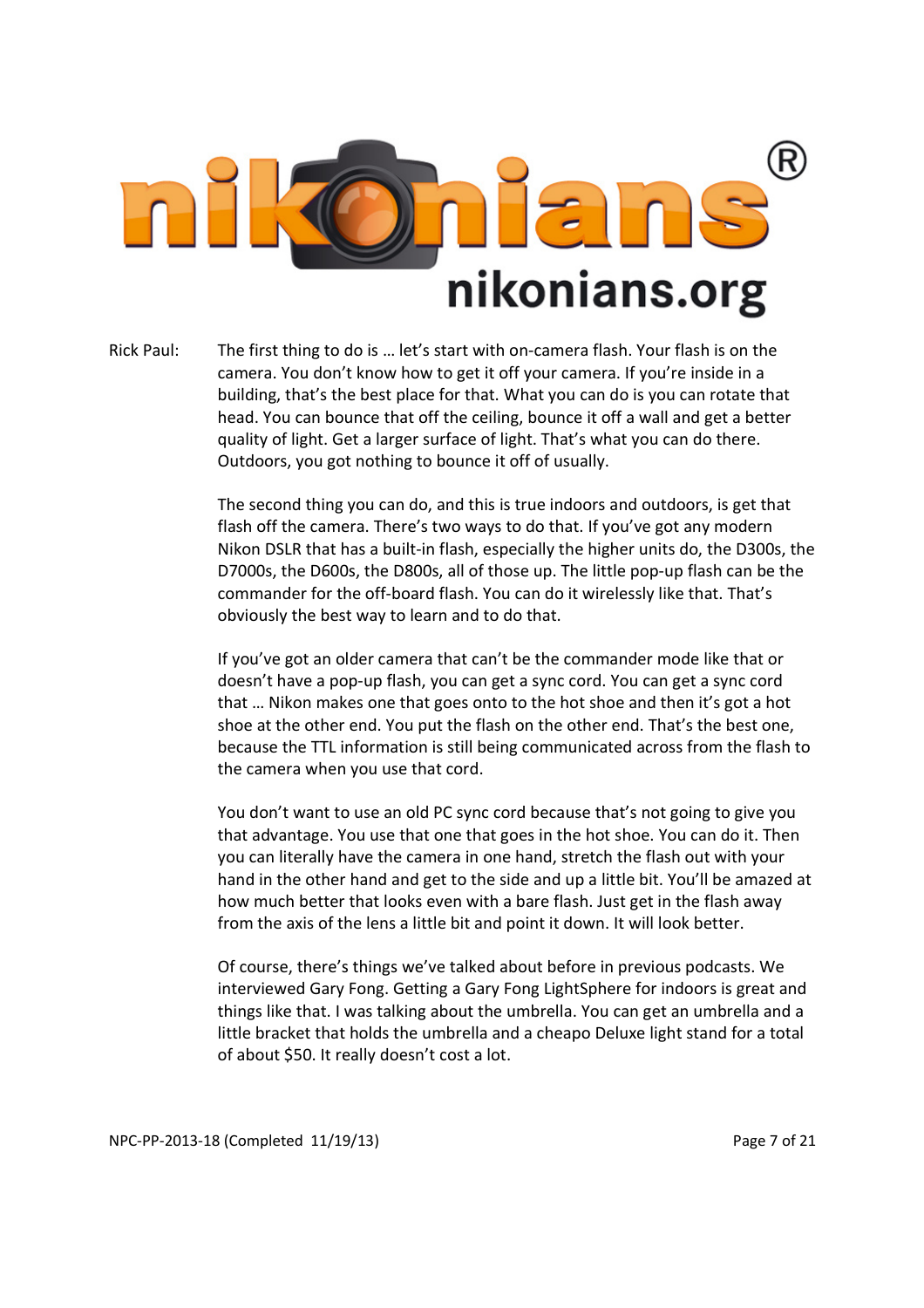

 If you go to B&H Photo, if you start looking around, you can find very, very simple light stands that cost \$20. You get an umbrella for \$15 to \$20 and that little bracket thing costs about \$10 to \$12, the little bendable ... it's a little plastic thing and you can rotate it and bend it so you can move the umbrella around. You can put together a whole little kit for about 50 bucks.

- Rick Hulbert: Of course, you could tell people that if you have a friend or a significant other, you can tell them what a VAL is. You know what I'm talking about?
- Rick Paul: Yes. I actually have three VALs.
- Rick Hulbert: Describe what a VAL is.
- Rick Paul: A VAL is a remarkable piece of technology known as a Voice-Activated Light Stand. I use the Voice-Activated Light Stand on my outdoor shoots. What I have for my outdoor shoots is I use a monopod. I bought a cheap Manfrotto monopod. I took their camera head off of it and just got a screw at the bottom of it then. I put an umbrella bracket onto it and I put the umbrella and the flash on that. I have a monopod is what I use. That way we can quickly move around in a lot of room.

 I have to have my wife or one of my daughters or whoever else is with me, an assistant. At a wedding, sometimes I use the best man or one of the groomsmen to help me. The Voice-Activated Light Stand is amazing, because you can give it these commands like move left, move right, move up, move down, and it does it.

- Rick Hulbert: It's a friend or relative that will hold the light for you, put it on a monopod or just handheld. It actually, as funny as it sounds, actually it's a great system. In fact, it's the system that Joe McNally uses, certainly during his workshops.
- NPC-PP-2013-18 (Completed 11/19/13) Page 8 of 21 Rick Paul: I was actually using this technique yesterday even in my studio. We were shooting a senior and I was using a very, very targeted light. I was going for a very dramatic portrait of her. I had one light coming in and just hitting her right in the face direct on. I wanted to get some hair light. I wanted to get some separation from behind. I used another flash with a grid on it from behind. The position of that, the light is so directional. It's like a laser beam coming out of it.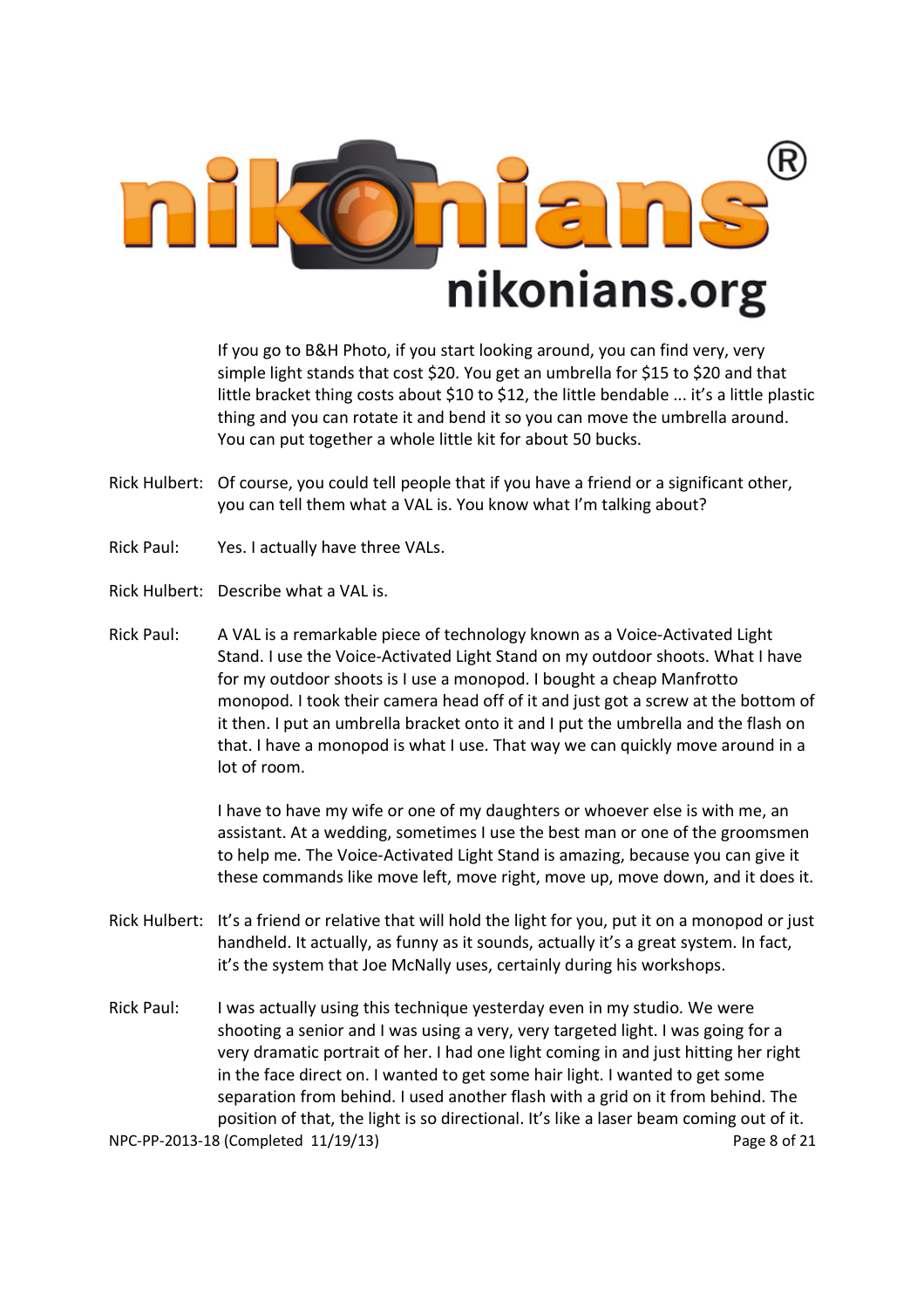

 I had Margaret standing behind the person with this unit and I was able to tell Margaret, "You move it up an inch, down an inch, over," just to get it just right where I wanted it. A little bit off was going to be wrong. If I've been by myself, I would have put her on a light stand but then I'd be running over there every exposure. "Up a little bit. Okay, back." Sometimes it's a lot better.

Rick Hulbert: Here's how I want to conclude. I want to just touch on a little bit about gear in terms of lights. I started with the SP series Nikon flashes 600 and then 900. That's as far as I got. When I bought the V1 series camera, I got their little speedlight which is a Nikon 1 SB-N5 speedlight. What I love about it is that it swivels and tilts. I will tell you, I will admit to everyone, when I go to a party, I use a camera and a flash as a buffer or a foil around me where I can just go have fun photographing strangers and people.

> I do keep the flash on the camera but I always bounce the light off some other source. Tilting and swiveling is a big deal for me. I thought Nikon was on to something fantastic when they came out with that little speedlight. It's such a cutie. Also, the power comes from the camera itself. Since then, I think they've gone backwards. You can correct me if I'm wrong, that the newer flashes that have been announced don't have that tilt, swivel ability. I just think I just can't believe they're ignoring that important aspect of the equipment. Any comments?

Rick Paul: Yeah, I haven't looked at it in a while but I think you're right. I looked at it when it came out and I went, "Blah," because …

Rick Hulbert: The latest one, the new one.

Rick Paul: Yeah, they blew it.

Rick Hulbert: I think it's a 300. I can't remember. I think it's SP300, that is a new flash, small, which is great because it doesn't have to be big. I heard you earlier talking about shooting  $1/8$  power or  $\frac{1}{4}$  power,  $\frac{1}{2}$  power. We tend to think that, "Oh, we need so much power from the light." Actually, you don't need all that much power. That's why I think these little flashes are fantastic power-wise.

NPC-PP-2013-18 (Completed 11/19/13) Page 9 of 21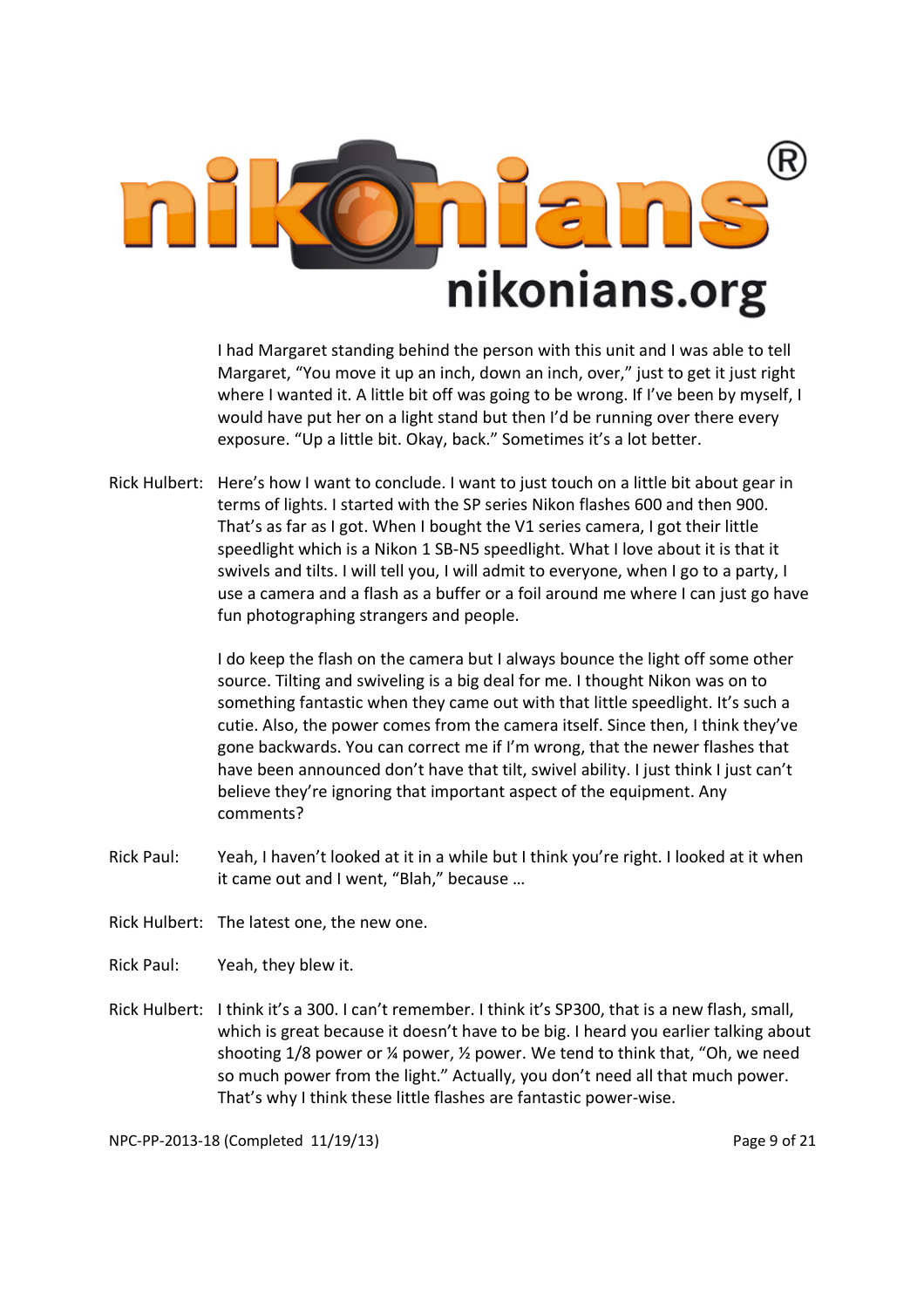

 The issue is the ability to maneuver it around and maybe if you don't have a VAL with you. So, any final comments? How about giving us your website so we can take a look at some of your images?

Rick Paul: Yeah. I can do that. I'll say it but I'll probably have to spell it because people who don't live in Tucson can't even pronounce it. It's saguaroshadowsphoto.com. If you just Google for Saguaro Shadows Photography, you'll find my page. When it comes up, if you just sit there and let the page run, there's a slideshow that runs. You could sit there and watch. You'll see, there's lots of outdoor pictures. You'll see what I'm talking about. You can't even tell that a flash was used.

> One funny story about the V1, you were talking about rotating that little flash. When I had first gotten the camera, I took it to the Imaging USA convention with me. There was a product I wanted to take a picture of. I didn't want to shoot the flash straight at it. Margaret was wearing a white t-shirt. I bent the flash around so it pointed off her shirt. I positioned her and I bounced the flash off her shirt and I got a great picture.

Rick Hulbert: Great. Sounds super. It's amazing what you can bounce off of and recognizing that whatever you bounce your light off it will affect the color balance. It's still a super opportunity to be creative. Let's move on to our special guest.

> We're at the point now in our podcast where we're very pleased to welcome a special guest for today. Howard Ignatius is a photographer that I met about four years ago when I attended my first semester at sea, Ultimate Travel Workshop that Nikonians was sponsoring at the time. I met both Howard and his wife.

> Let me say first of all, Howard is a great guy. That's to begin with, but as I got to know Howard over the years, I realized how he has been exploring and more than exploring, I would say perfecting, nighttime photography. In fact, he actually has come up with a name, "nocturnography." That was enough for me to say, "Whoa, this would be great to chat about."

NPC-PP-2013-18 (Completed 11/19/13) Page 10 of 21 Howard is actually a former high tech marketing executive. He currently lives in Morro Bay, California. He went to the University of Minnesota. When he graduated, he enlisted in the U.S. Navy but at the same time, he purchased his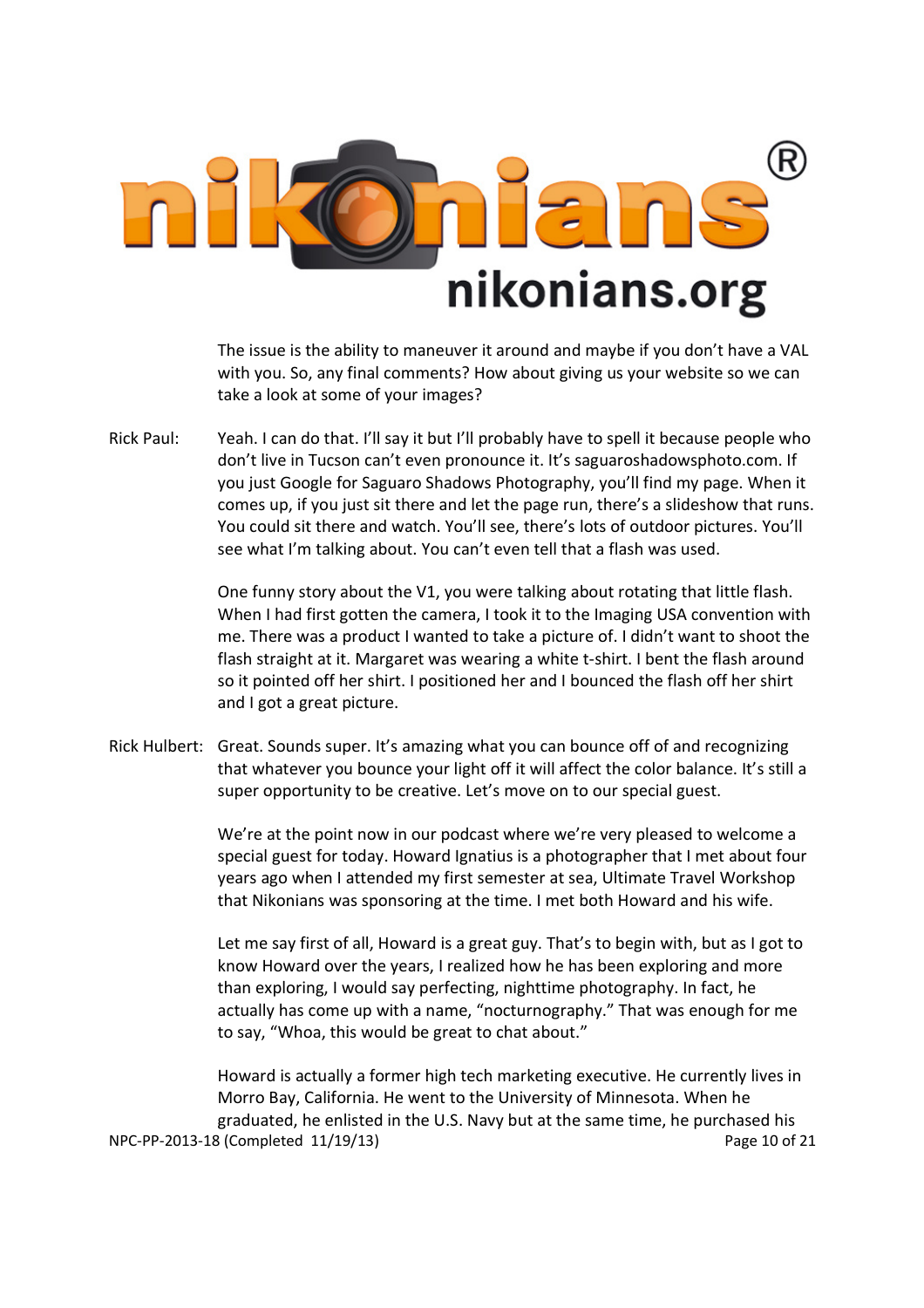

first 35mm camera. Not only that, he also got a dark room with it. Now he's gone from film to digital I think. We'll chat with him about that.

 He ended up for most of his career in the world of, we'll call it semiconductor manufacturing in the Silicon Valley. He always retained photography as a passion and a hobby. Now he's combining his love for photography with his strong technology background to look at photography as an art and in what he would describe as a nontraditional and unique way. Part of that has to do with photographing at night.

Welcome, Howard. Thanks for joining us.

- Howard: Thank you, Rick and Rick. How do you separate that? Rick squared.
- Rick Paul: Yeah.
- Rick Hulbert: It's beautiful because if you like what we're saying, it's Rick Hulbert who's saying it; if you don't, it's Rick Paul.
- Rick Paul: Hey!
- Rick Hulbert: Just kidding.
- Howard: Okay. Good.
- Rick Hulbert: Just kidding. Rick and I go way back and we started, we met each other at an ANPAT years ago. We've been enjoying this process of actually putting on the podcast but secretly it's also a great learning experience, okay? Here's an example of that by having someone like you on. I know very little about nighttime photography. I'm anxious to hear about how you even got into that aspect of photography.
- Howard: Okay. Well, actually, I'll go back and fill in some of the blanks on how I got started and all this. I actually started when I was in the service, I got my first SLR when I was overseas in Hawaii. I quickly learned that I needed to take charge of

NPC-PP-2013-18 (Completed 11/19/13) Page 11 of 21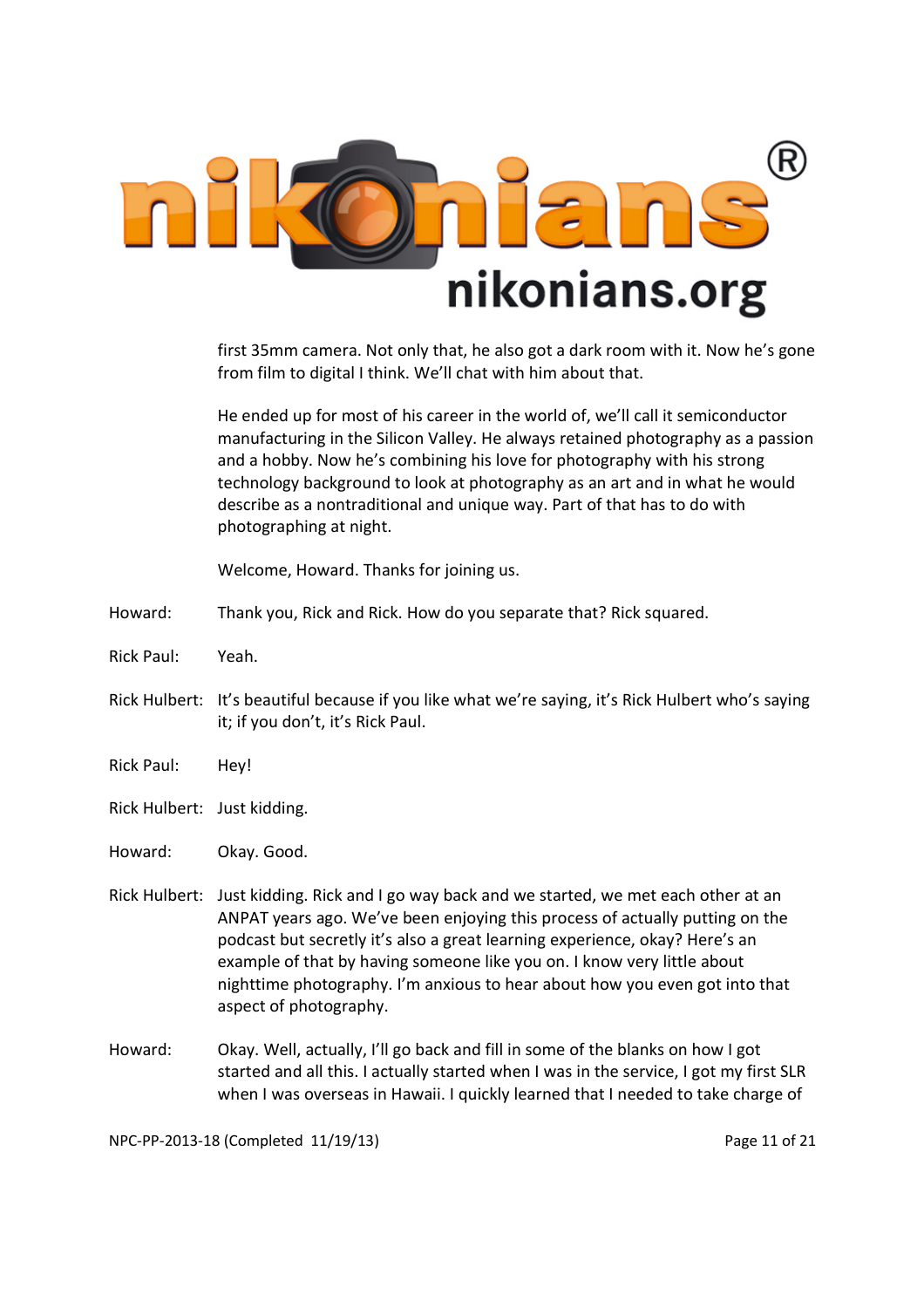

the whole process if I want to do something creative. That's why I purchased the dark room.

 It was great. I'd get black and white film and I'd go out and shoot and bring it back in. I really loved the creation process in the dark room just as much as behind a camera. That really started my love affair with photography. Then after I came home, like you said, I got interested in computers and factory automation, ended up in Silicon Valley, basically helping semiconductor manufacturers build chips.

 In 2007, actually, what helped revived my interest and passion for photography is my wife encouraged me to take a photographic expedition to Greece. At that time I had a Nikon D80. I would basically would hike all day and take photos and then at night, we'd come back in and review them. That's what started things for me because I really got some valuable feedback from the people that were there and ultimately went out and started investing in more equipment. Not only just the camera equipment but also the software from the computers.

 That got me interested in photography. Also on that trip I got really interested in night photography, because Greece is a great place to take photos. And at night, it's just amazing. They have these beautiful little churches that they light up at night and with gorgeous backgrounds. That just really turned me on.

- Rick Hulbert: Awesome. I think you've been honing that skill incredibly well. I think some of your work has been used and published in some pretty highfaluting journals and magazines. Am I correct?
- Howard: Yeah. I don't know if I included one of my images. I took an image in Vandenberg Air Force Base of a rocket launch which they used pretty much to put in their annual reports and went in a couple of magazines. I also published things for a Nikonian magazine too. There was a picture I did at CARMA which is a radio telescope in New Orleans Valley, California. That was also published too.

NPC-PP-2013-18 (Completed 11/19/13) Page 12 of 21 Rick Hulbert: Yeah, it's great stuff. I'm just going to jump in the deep end of the pool here and say to you that what I admire so much about your images is that you've got some examples where for instance you're looking at celestial objects like stars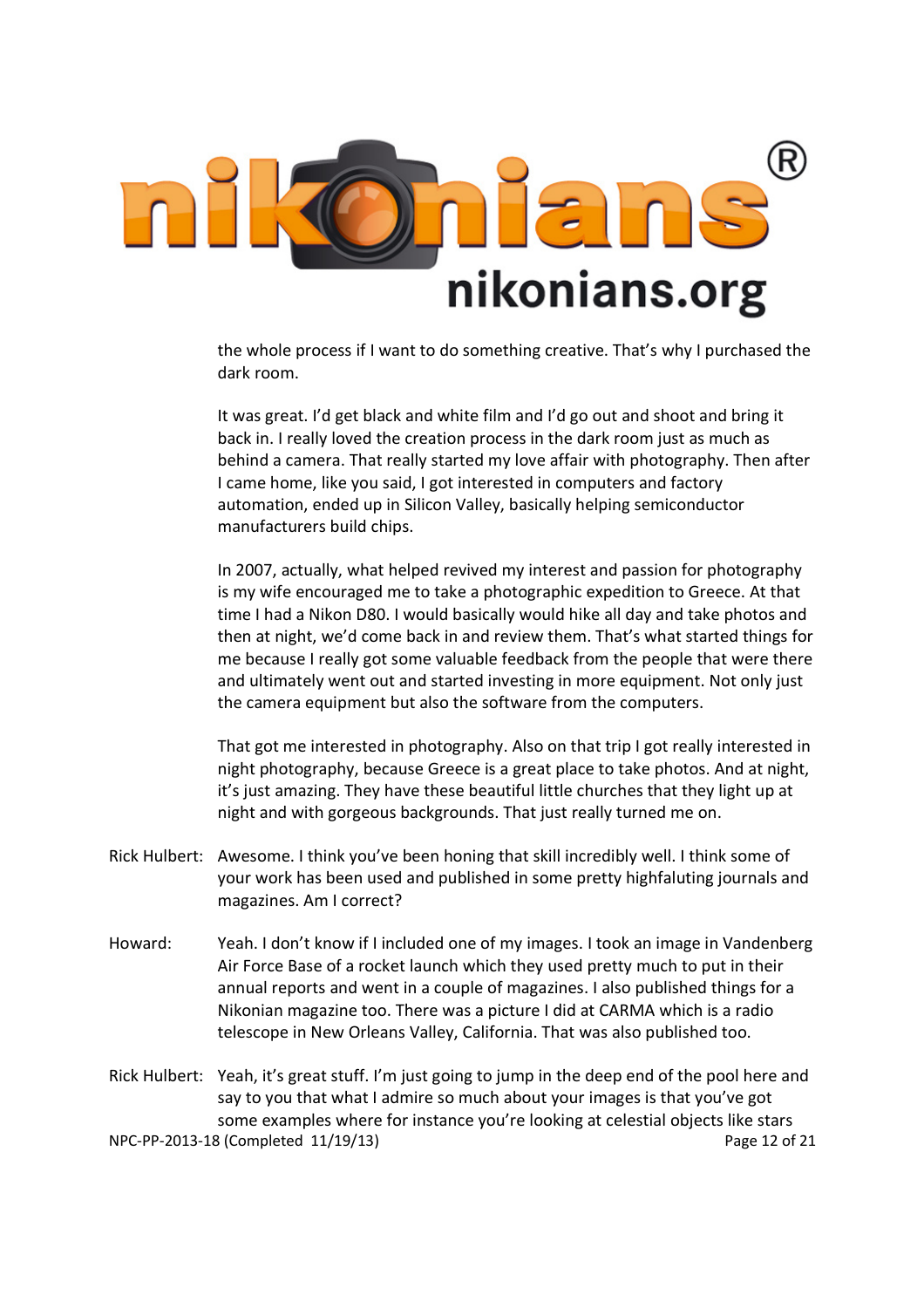

that obviously move. You got them in a position where they don't appear to be moving. In other words, they're still, so your shutter speed had to be reasonably quick. At the same time, you've got very, very little light. I don't see, I should say, very much if any noise. How do you do this, is my question.

Howard: That's a really good question. It took me a long time to figure all that out. When I first started taking images, D80 was not considered to be a really high quality, low noise camera. I started using some software tools to take out the noise. Then as I got better at taking the images, I also was able to do some stuff in the field as well that helped take out the noise.

> What I do is actually teach a four-day workshop on the topic. I've got one coming up next month in September in Las Vegas. Every night we go out. We do very challenging situations both … I'm sure you would like this, Rick, Vancouver. I would do some cityscapes of the Las Vegas trip at night. Then we go out to a ghost town in near Las Vegas in Nelson, Nevada, where the lights are totally out. We take pictures around an old gold mine that's out there.

> Then we go out to Valley of Fire State Park. We have access there one night and we take pictures with these beautiful rock formations at night. It takes a bit to figure this all out. During the day, I bring the students back in and we talk about how to get that noise out of your image and how to post-process them to a point where they are acceptable.

- Rick Hulbert: Is there a particular software that you happen to like for noise reduction that you found that is tops in its field?
- Howard: I use two. I use some of the noise capabilities in Lightroom 5. That does a decent job. But I find that Topaz actually does a better job for me. I will use their noise reduction software. I sometimes also use the Nik software as well. If I'm trying to do it really quick, I know there's not much noise there, I may use the Nik. Then if I want to get a more detailed look at the noise and filter a little bit more, I usually go with the Topaz.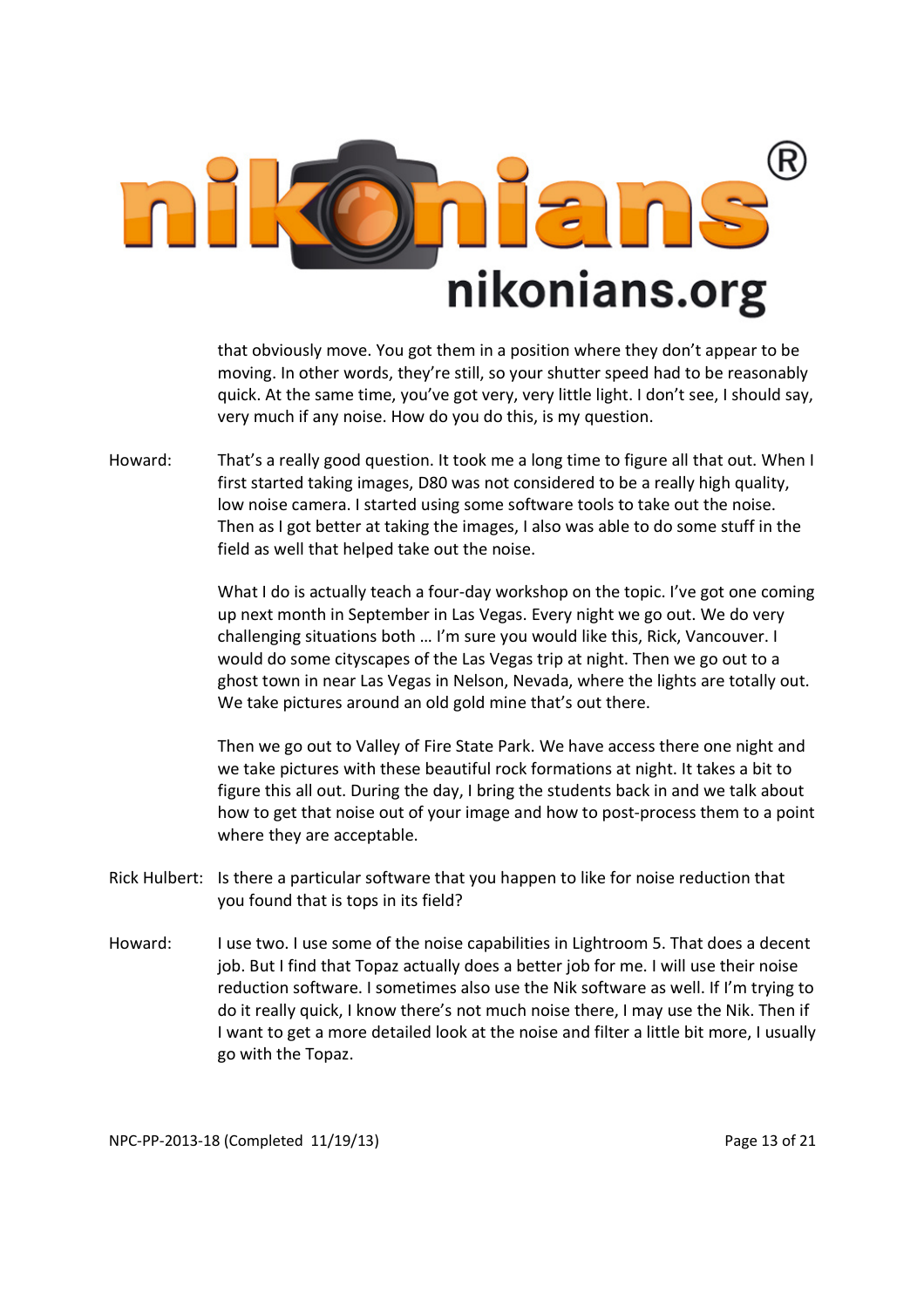

- Rick Hulbert: You mentioned that noise reduction is not just in post-processing, if I can use that term. Also, you need to take it into account when you're actually recording the image, if that's a good way to say it.
- Howard: Correct.
- Rick Hulbert: Is that … besides I'm going to guess using a low ISO, are there other aspects that you learn in the workshop?
- Howard: Yes. There are some settings you can … depending on which camera you have. Everyone is a little bit different. You can go in and set your camera up in such a way that it will also help reduce the noise as best as it can.
- Rick Hulbert: That's really cool. That's great. Rick and I were looking at your images and like I said earlier, were really impressed. You have one image of the moon with an airplane. At first, I looked at it and I thought, "Oh, what did you do there? Is that superimposition or is that one image?"
- Howard: It's actually one image. You see the plane on there is actually a little bit out of focus. That was with a 600mm lens. It was right after sunset. If you expose for the moon, the background goes to near black, but the plane was at 30,000 feet and therefore was still in the sun.
- Rick Hulbert: It's very cool.
- Howard: If beautiful light was across the plane you get this gorgeous sunset light. It looked like it was at night but it was just after sunset.
- Rick Hulbert: I should tell everybody. People know that I love gear. Howard has the ultimate gear. It's great. You're using, I think, a D800 and a D4, am I correct?
- Howard: Right. Yeah. Actually, the D800 is my go-to camera lately. I really love that camera. It's just a high res, it gives me beautiful images. Great tonal quality. I really like the AF on, back button focused kind of guy. I like having the F on button and the AEA F, a lock button to close to each other because I use them both.

NPC-PP-2013-18 (Completed 11/19/13) Page 14 of 21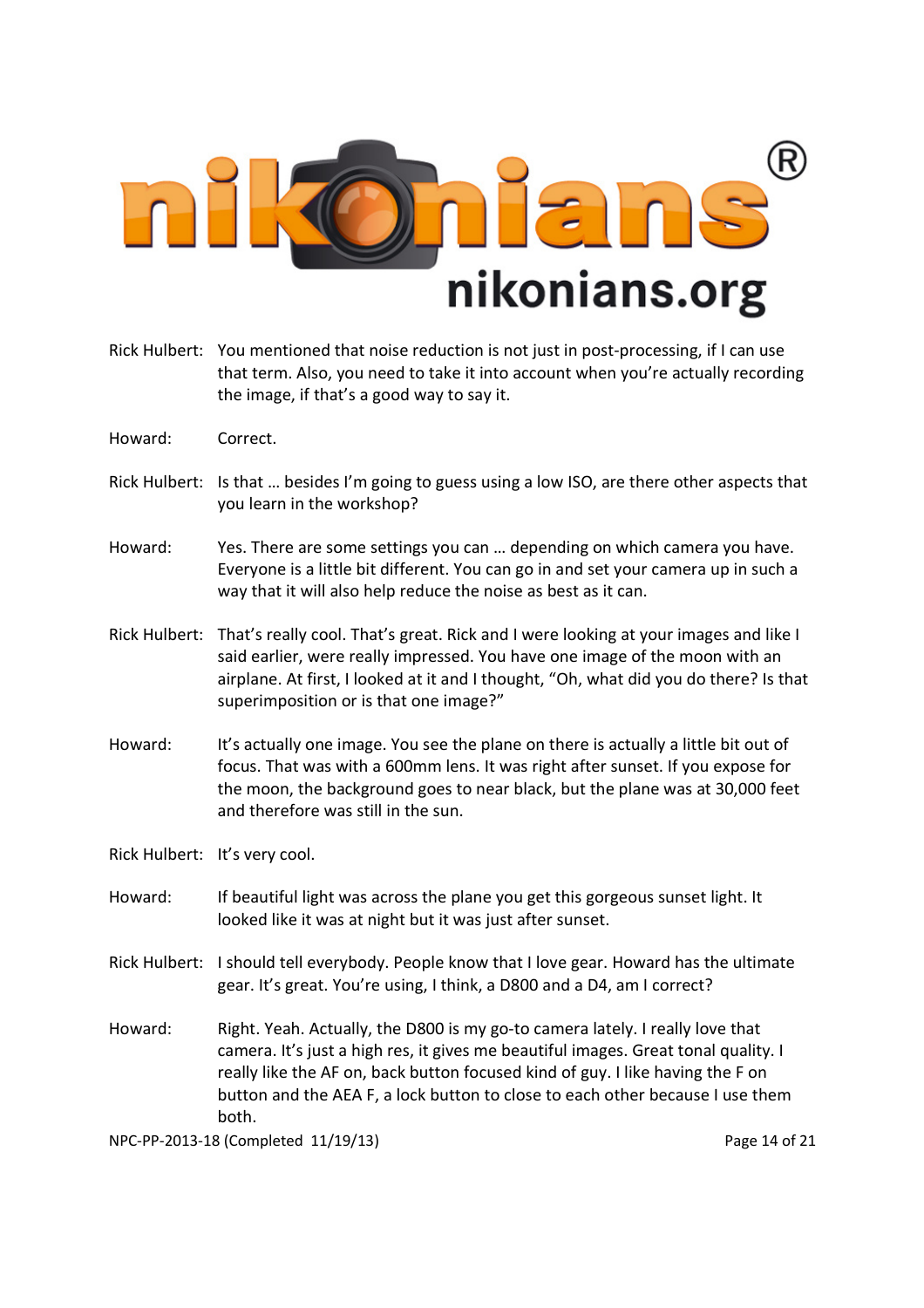

 It's what I usually grab first. If I'm going to be doing action photography, bird photography or anything like that, street photography then I usually go to the D4 and use it. Used to have a D3S but I sold that for the D4. D4 is good too but I think the D3S was just it's had better especially for low light work.

- Rick Hulbert: That's what I hear. That's what I understand. We'll see what Nikon comes up with next but it's a balance. I use the D800E. I love it. I have not done a lot of nighttime photography in part. I guess maybe I could consider that. You've enticed me totally. The last few months in Vancouver, I generally have to sleep in the little darkness that we have. I was going to ask you, during your workshops, you mentioned the nighttime activities and then the daytime reviewing, do people have a chance to sleep at all during the four days?
- Howard: Yes. We actually start about noontime. Then we go into there's a presentation that I give. We sit down and we talk about what we're going to do that night. Then we go out before sunset and survey. It's best to survey during the daytime hours. You know where the hazards are so you don't trip over them at night. Then as soon as the sun goes down and it gets dark enough then we start shooting.
- Rick Hulbert: A couple of questions. One, it sounds like you're saying that if you have a camera and I'm going to suggest it could either be digital or analog. If you have a camera and any lens. I'm going to take a leap there. You could take advantage of this whole nocturnography approach that you're teaching.
- Howard: Yeah. I mean, I really haven't found a camera that you cannot do it with any DSLR and anything where you can control the shutter speed. Most of the night photography I do is less than 30 seconds. In many cases, you don't even need the remote. It's best to have the remote but in many cases, you wouldn't need it depending on what camera you have.
- Rick Hulbert: You could have a delayed shutter release and then have it up to 30 seconds.

NPC-PP-2013-18 (Completed 11/19/13) Page 15 of 21 Howard: Nikons have some really great feature called exposure delay mode. I don't know if you're familiar with it or not. They've expanded that in the D800 and the D4 and the D7100 where you can program the number of seconds as well up to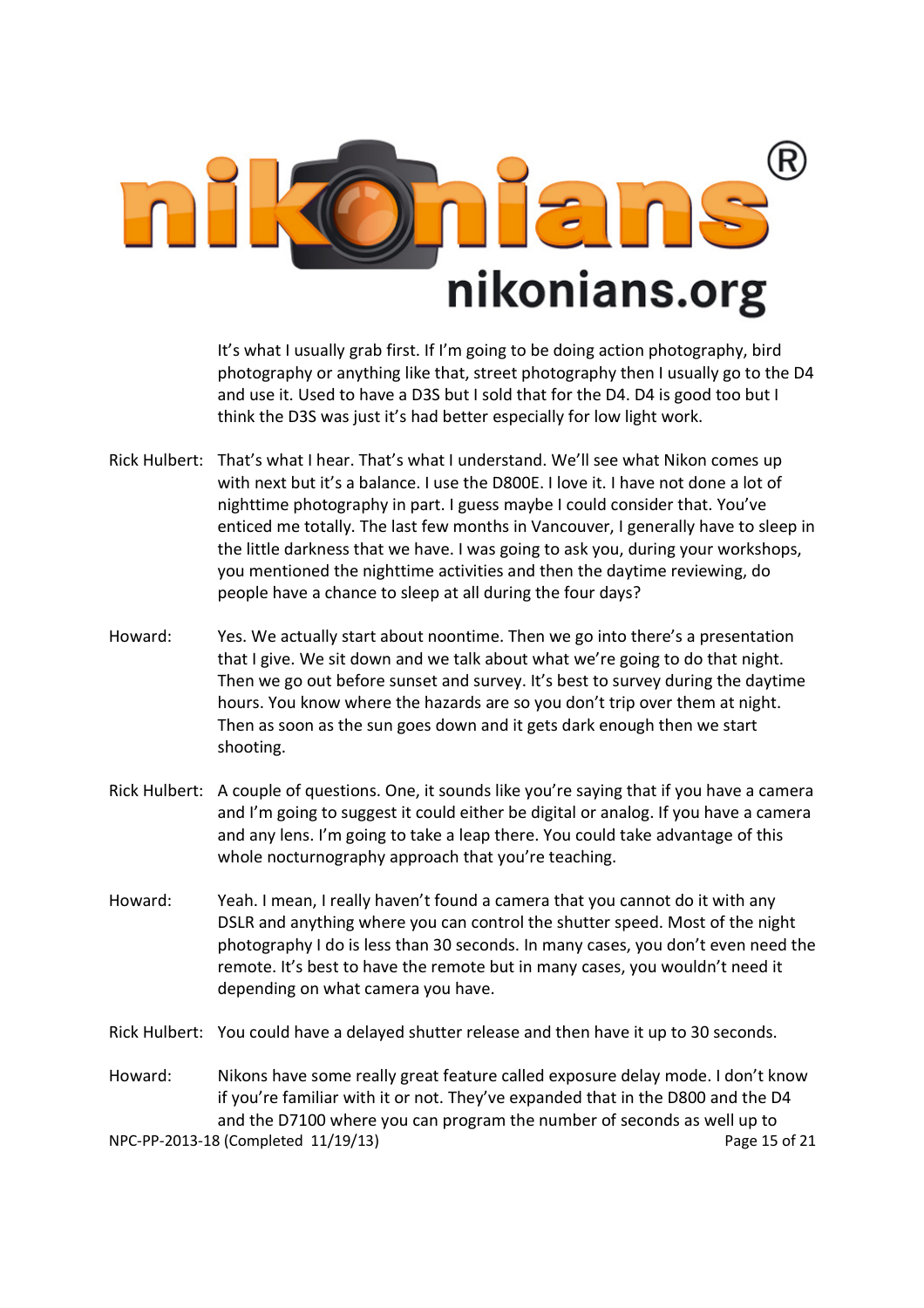

three I think. You basically can set that up. What it does is when you hit the shutter button, it waits a specific period time and then it releases the shutter itself. The mirror up thing is what causes the most vibration. Usually by that time you have your hand off the camera and it stabilize enough to take the picture.

- Rick Hulbert: How many seconds do you advice?
- Howard: It depends on the situation. Usually, one or two seconds is more than enough. Some of the older Nikons, I think it was half a second to a second was default. I found that that works well. I've even used my half if it got really bad.
- Rick Hulbert: It's exciting. Let me ask you, tell us a website to go on if we want to learn more about your workshops.
- Howard: I have a website called nocturnography.com. It's actually a word, believe it or not. It's defined by Merriam-Webster as images collected by way of film or digital cameras during periods of darkness without the benefit of sunlight. I'm now teaching workshops for High Sierra Workshops. That's at highsierraworkshops.com.
- Rick Hulbert: It's great. You're enticing me to want to try to take one of those because the images that I've seen that you've taken are really stunning. Any advice that you would want to leave with our listening audience or someone who is interested in getting into appreciating the exciting aspect of photography without the benefit of sunlight.
- Howard: Just in general, I think that I really encourage people to expose themselves to as many different styles, techniques, ways of doing things as they possibly can. I really believe in workshops. I really believe in being member of local camera clubs, going to art galleries, taking online classes, basically exposing yourself as much as possible to many different perspectives.

NPC-PP-2013-18 (Completed 11/19/13) Page 16 of 21 I'm finding that when you go to a workshop, you're not only are getting information from the expert or experts at the time but you're also there's maybe 10 or 12 other people there who during the course of socializing, you find out more about what they do. There's a tremendous wealth of information in that.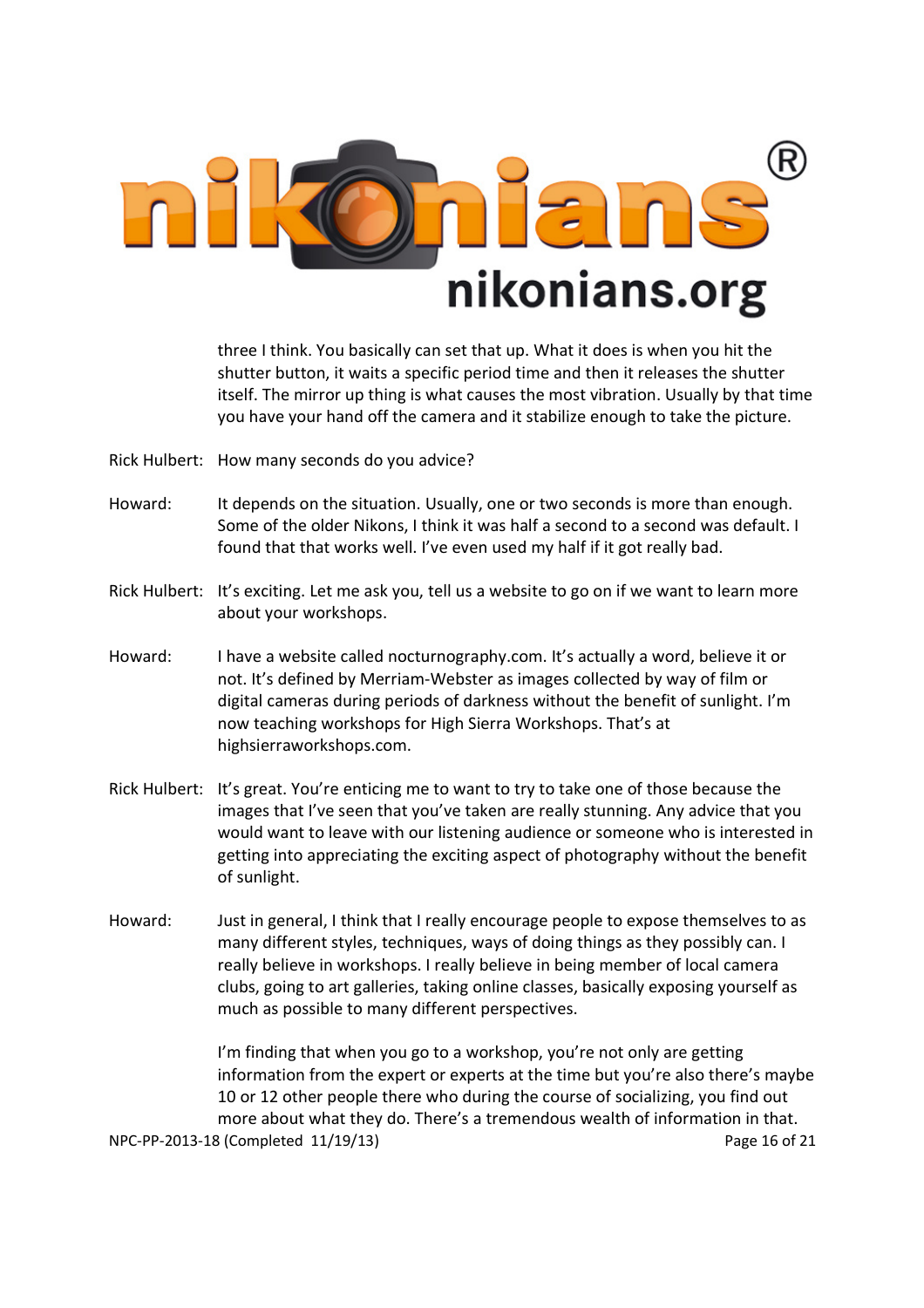

I'm finding that you and I have a friend Elbert, I'm sure you know who I'm talking about, Elbert. He taught me that I really should be using decupling my focus from my shutter button. Ever since I did that, I'll never go back. It's just an amazing tool for what I do.

- Rick Hulbert: You bring up a good point. I'm just going to interrupt for a second. You bring up a good point that we're both teaching workshops. As much as you go to a workshop to learn from the instructor, it's amazing what you can learn from the fellow attendees just by interacting with them. That's a good example.
- Howard: I was with a friend of mine from Toronto. We were up at Yosemite photographic half dome at night, at midnight. It was more like … got some great shots. I was really happy with it. He said, "You know, there's something wrong here." I took a look at him incredulously at the time and I said, "Something wrong? It's a beautiful site. We're up here. You could see half dome. You could see all the sierras and back of it." He said, "Yeah, there's not foreground."

 I'm going, "Oh my God, he's right." As a nighttime photographer, I was more interested in basically just getting that scene and not going back to some of the basics in landscape photography and including the foreground. Ever since then, it took a while because we stepped back and we tried to get some foreground in. All of a sudden, I need four more stops of light and I was already shooting at 20 seconds or 30 seconds. We're talking almost two or three minutes. The whole scene changed in two or three minutes.

 It wasn't the same. I had to boost the ISO way up. Since then, I've figured out some new ways to do it. It really added a tremendous amount to my night photography to be able to include not only the background but also a good solid foreground object in part of the image. I do thing like campfires with lightning bolts going off in a distance and stuff like that.

 It's really helpful to go out with somebody or to interact with people. You will learn more about yourself and you will develop new techniques to add to your style that you wouldn't have thought of by just being by yourself and trying to do your own thing.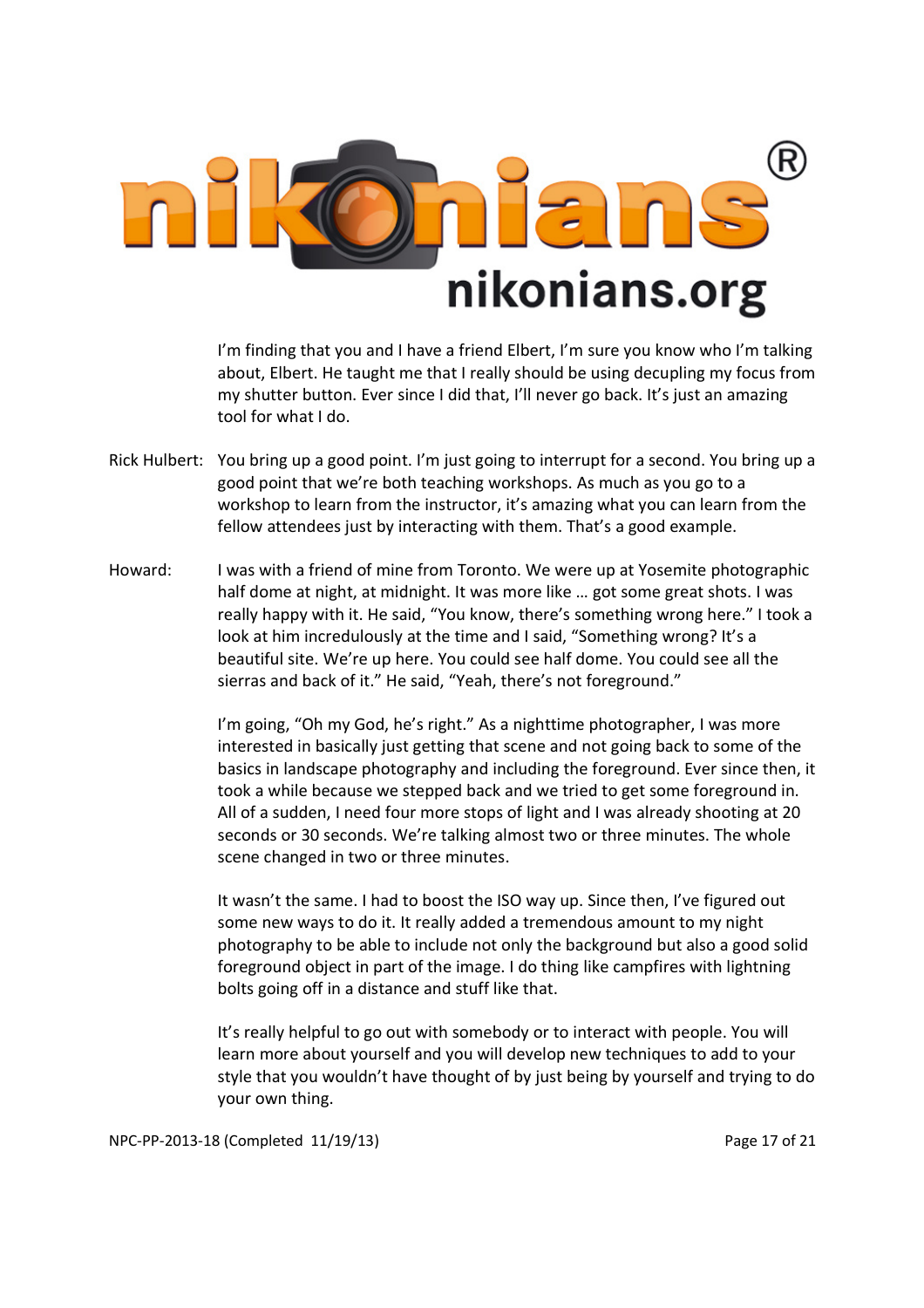

- Rick Hulbert: I think that's great advice for everybody. Rick, I don't know if you have any questions you want to ask right now. We're going to invite Howard to stay with us during our inspirational segment here. Rick, was there anything right now that you wanted to comment on?
- Rick Paul: Yeah. Howard, I just wanted to say that I looked at a lot of pictures. I looked at a lot of pictures in magazines and on the web and things and there aren't very many that I can't figure out how they were done. I look at some of your pictures and I just wonder, "How did he do that?" Really, really great stuff.
- Howard: Thank you very much. I really appreciate that.
- Rick Paul: To look at like the shot you had. You had one where it was like a fire down on like a ring and the smoke coming up from that and the stars in the background. The stars are perfectly crisp and still which means you used a fast exposure for that, a relatively fast that you have beaded enough light in for that but the campfire is not blowing out. It's like, "How did he balanced the stars with the campfire?" Some of these are just wild.
- Howard: Last year I went to Iceland.
- Rick Paul: That's on my bucket list.
- Howard: A great place by the way. Unfortunately, I went in July, not much night in July. It's pretty much four hours of twilight. That's about it. The photographer that was leading us around, his name is Tony Prower. He had a technique called magic cloth. Without getting a lot of details, basically it's like graduated neutral density. You can use graduated neutral densities at night too.
- Rick Paul: That's something I wouldn't have thought of.
- Howard: In this case, the campfire was very hot and I can't remember what ISO I was using at the time, probably 800 or 1600. In the background, I had a thunderstorm that was leaving. I wanted to get the lightning bolts but I also wanted to expose the fire. I used the magic cloth idea which I now call magic mittens because I ended up buying some Icelandic mittens, black mittens for it.

NPC-PP-2013-18 (Completed 11/19/13) Page 18 of 21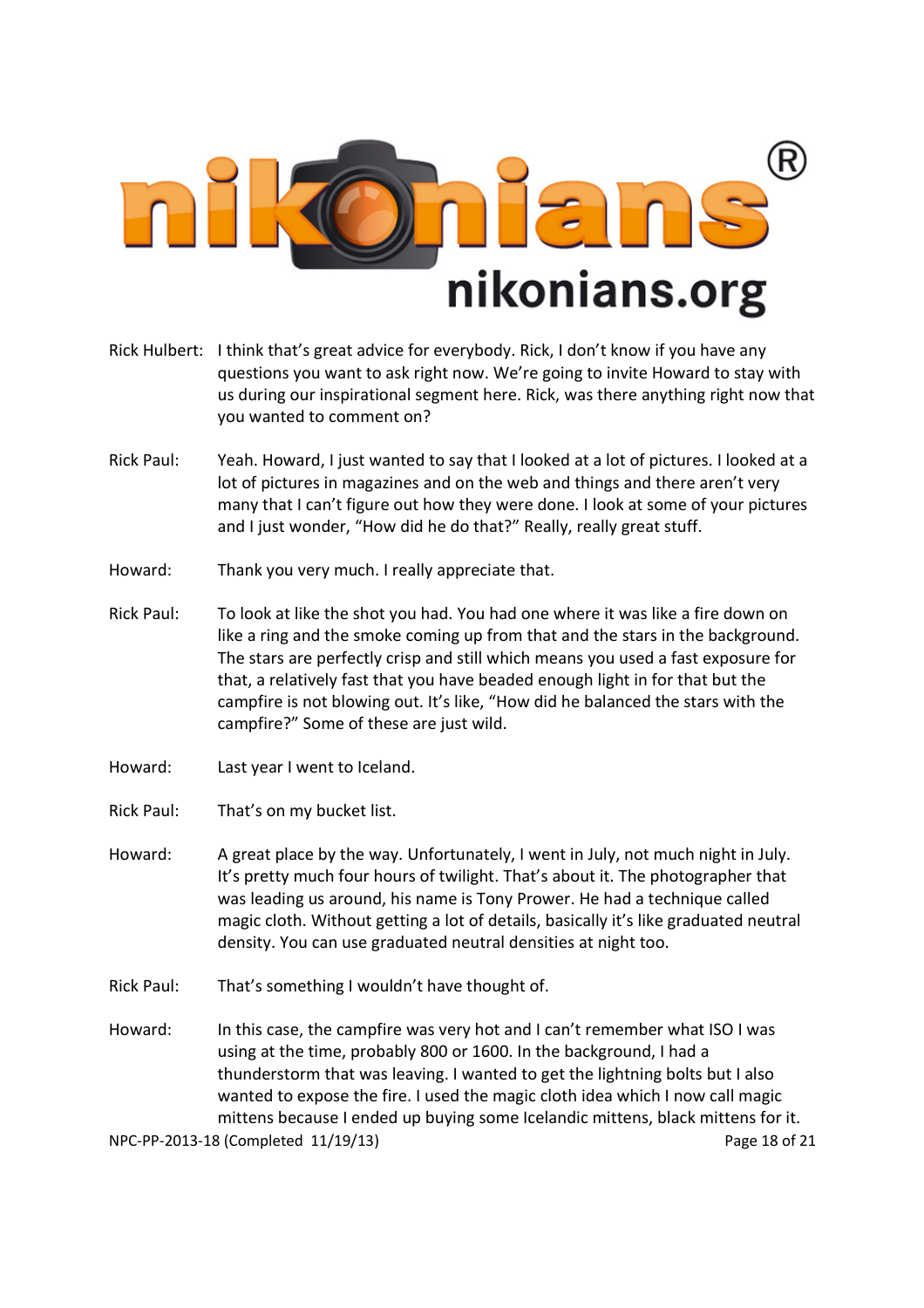

 You basically set it up like a graduated neutral density. You control the hot part of your image by not exposing it as much. Then through technique, I just waited for the lightning to occur before I got the shot. It took about five or six shots. It was lightning quite a bit. The ISO was cranked up. It was going to catch anything. The camera is going to catch anything that happened.

Rick Hulbert: That's great. At the conclusion of our podcast, we have a segment where we have had an inspirational quote from other folks that frankly inspire us to better photography. This time, I decided to ask Howard to contribute what he thought was a quote that he found inspiring. Howard, I'm going to ask you to stay with us for this segment. We'll have a good chat about this.

Howard sent me a quote from Jay Maisel. Actually, do you know Jay?

- Howard: Yeah. I took Jay's class in New York. When I got into photography, there was a lot of technical information about photography but I really wanted to get more to the artistry part. Jay is the go-to guy for that. He's not very technical. He doesn't edit his own images or at least I have never seen him edit his own images. The artistry part, he's just one of the most amazing people I've ever met. He had lots of quotes.
- Rick Hulbert: Jay actually is recognized as one of the top light-colored photographers in the world. He's got an incredible reputation for a colored photography. Howard actually gave me a … it's a kind of double-pronged quote if I can put it that way. I'm going to give it to you. Here goes. I'm just looking for your ...

 The first part goes like this. "Always bring your camera because it's tough to take a picture without it."

Howard: Yeah. That's what he would tell us before we would … the first day, first class. Then he came up with a much clever … actually, this was through a second party who took a class later. He came back and stated that I think in a much more clever way which I think I've internalized more than the other quote which was that he was having a discussion with one of his friends.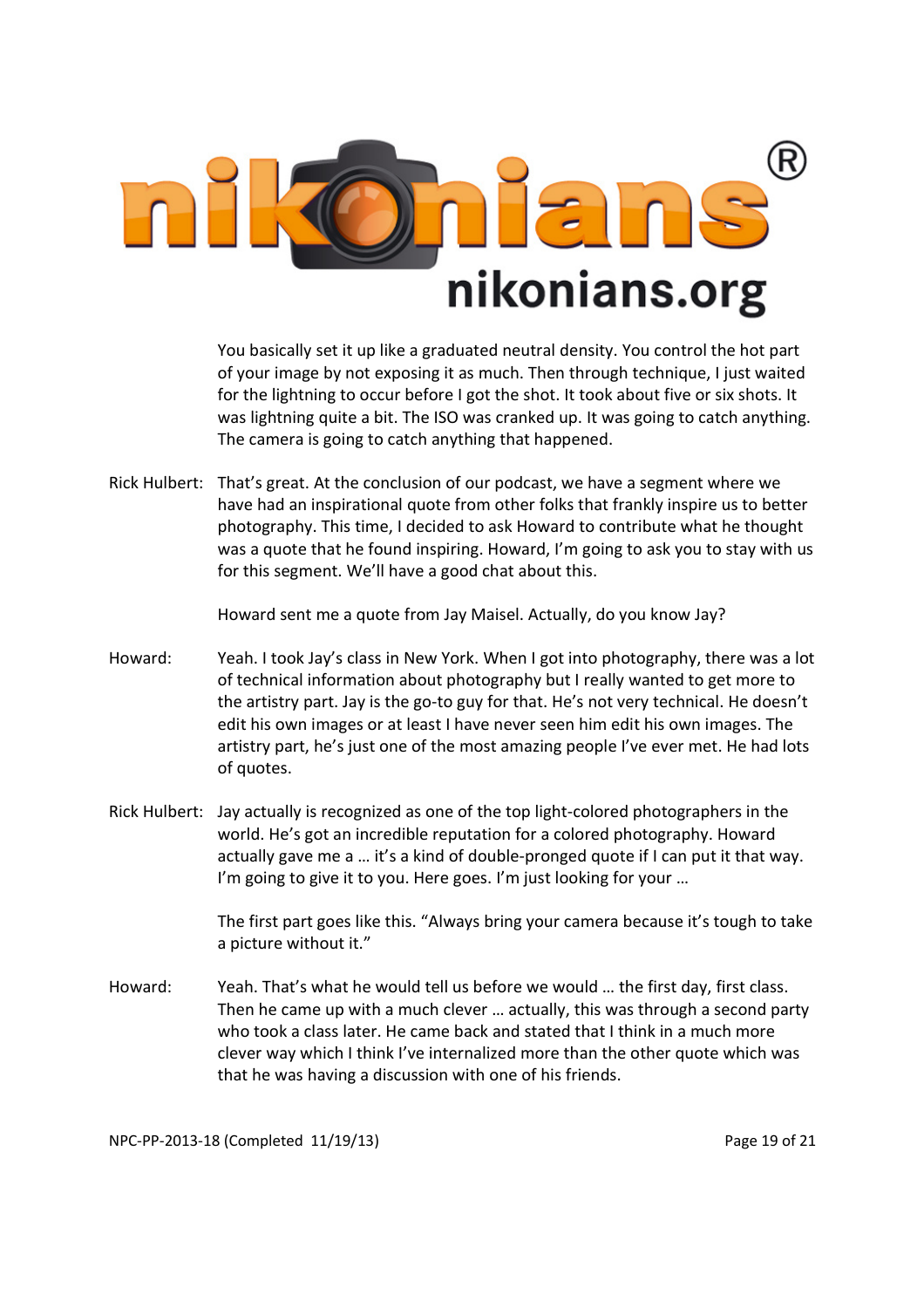

 He asked the friend, "What's the best image you ever saw?" The friend said, "Gee, I don't know. It could have been that shot I took up on Empire State building or you know, the shot over here or that shot over there." He says, "No, it's the one you saw when you didn't have your camera."

Rick Hulbert: That's very good. The best image I ever saw is the one when I didn't have my camera. Taking together, it's so simple but it's so powerful because I talk about in my workshops how one of the highest forms of photographic accomplishment is luck. The bottom line is that we all have luck. We are always presented with incredible images and often if not, most of the time, we don't have our cameras with us.

> The two quotes together are great. I hope our listeners find inspiring if nothing more than to try to have your camera with you as much as possible. That I think is one of the reasons why we're finding more and more better quality cameras that are smaller and more portable. I don't know if you've explored other smaller cameras than what you've been using, Howard.

Howard: I actually have my iPhone. It's amazing what you can do with an iPhone. I don't know but rumors have it the next one is even going to have a larger sensor, better image quality. We'll wait and see about that. I use it a lot. Most of those images end up on Facebook. I normally don't publish those elsewhere. I get some amazing stuff just because I have it.

> I'm also looking at we have another mutual friend Michael Marienthal. He's scaling back and using some of the smaller format cameras and having very good success with that. I just had coffee with him yesterday. I'm starting to look at that direction as well because these cameras we have are pretty darn big.

Rick Hulbert: I've been doing the same thing. My current love affair with the little Sony RX1 camera. I know Michael has been looking at and using the Fuji, some of the Fuji, the new Fuji cameras. That's the direction. The point is is that the quote gets us chatting about photography and hopefully having the camera with us when we next see an awesome image.

NPC-PP-2013-18 (Completed 11/19/13) Page 20 of 21